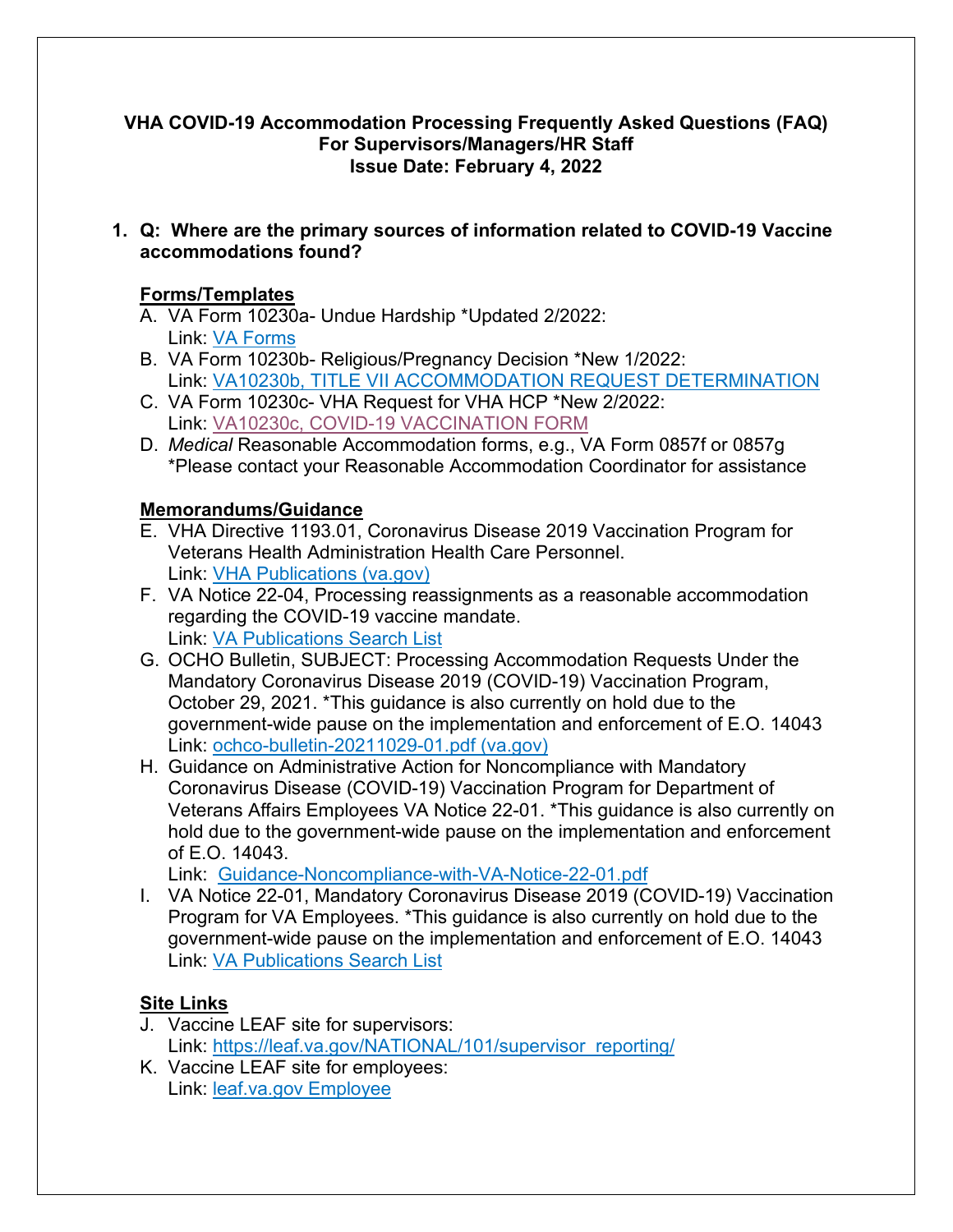L. Mandatory COVID-19 Vaccination Program Implementation Resources: Link: [Mandatory COVID-19 Vaccination Program Implementation Resources](https://dvagov.sharepoint.com/sites/VACOVHADUSHOM/HOC/JOC/vaccine/SitePages/Resources.aspx)  [\(sharepoint.com\)](https://dvagov.sharepoint.com/sites/VACOVHADUSHOM/HOC/JOC/vaccine/SitePages/Resources.aspx)

### **2. Q: Can you tell me the bottom line in all these new memorandums and guidance on this topic?**

*Below are highlights only and are not policy statements, please read the documents in their entirety.*

## **VHA Directive 1193.01 issued January 27, 2022.**

This directive applies to VHA health care personnel (HCP) only. The policy addresses the COVID-19 vaccine mandate for VHA HCP, defines who is considered HCP, and sets forth the process for requesting reasonable accommodations to the COVID-19 vaccine requirement and related safety protocols.

#### **Memorandum—Processing of Requests for Accommodation to the Requirements under Veterans Health Administration (VHA) Directive 1193.01 Coronavirus Disease 2019 (COVID-19) Vaccination Program for VHA Health Care Personnel (HCP).**

This Undersecretary for Health Memorandum restarts the processing of COVID-19 related requests for reasonable accommodation for VHA HCP that was paused on November 19, 2021. This memorandum explains the framework to be used to analyze requests, lists high risks positions, and indicates that final decisions on reasonable accommodation will be made by service chiefs or equivalent management officials.

## **Memorandum—Authority to Decide COVID-19 Reasonable Accommodations Within Veterans Health Administration (VHA) Pursuant to VHA Directive 1193.01**

This AUSHO Memorandum instructs that the decision-maker for requests for reasonable accommodation related to the COVID-19 vaccine mandate and related safety protocols will be the Division Chief/Service Chief, or equivalent level official(s) in field facilities, Supervisory Program Managers at the GS-14/15, Nurse IV/V, or equivalent level in Network offices, and Service Line Directors GS-14/15, Nurse IV/V, or equivalent level in VHA Central Office.

## **VA Notice 22-04, Processing reassignments as a reasonable accommodation regarding the COVID-19 vaccine mandate**

This notice provides information regarding the handling of reasonable accommodations requests from the mandatory Coronavirus disease 2019 (COVID-19) vaccine and modifies the processes for accommodations based on disability as outlined in VA Handbook 5975.1 as well as supplements the procedures outlined in VA Directive 5975 for religious accommodations.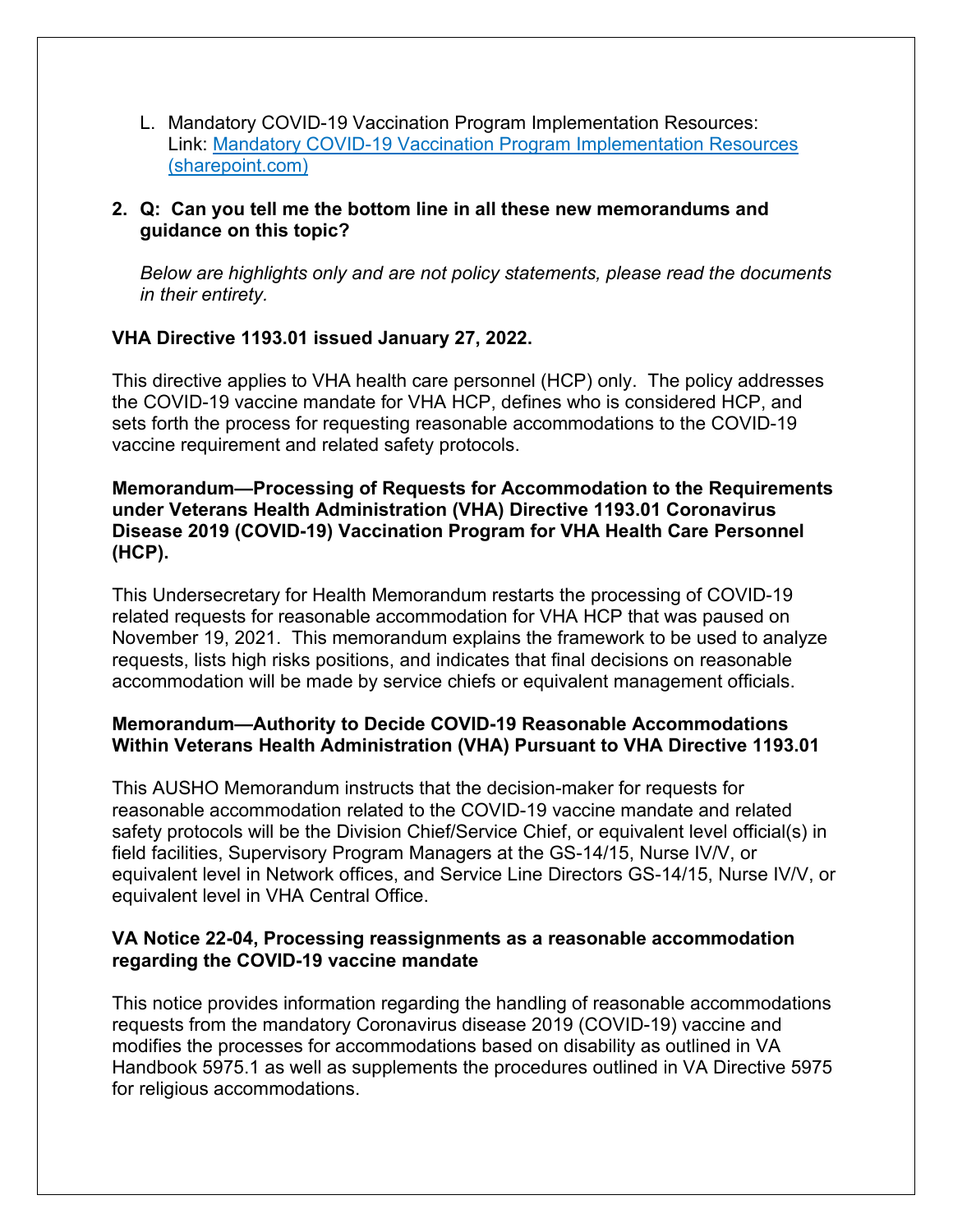## **VA Notice 22-01, Mandatory Coronavirus Disease 2019 (COVID-19) Vaccination Program for VA Employees**

This VA Notice establishes the Department's mandatory COVID-19 vaccine requirement for all employees, **except for health care personnel in VHA** whose vaccination policies are covered in VHA Directive 1193.01 issued on January 27, 2022.

VA Notice 22-01 was issued partially pursuant to the provisions of E.O. 14043 which requires COVID-19 vaccination for federal employees. However, the implementation and enforcement of E.O. 14043 is currently on hold throughout all federal agencies. If or when the implementation of E.O. 14043 resumes, this notice will be in effect as well. The guidance regarding related safety protocols under E.O. 13991, Protecting the Federal Workforce and Requiring Mask-Wearing is still in effect.

### **OCHO Bulletin, SUBJECT: Processing Accommodation Requests Under the Mandatory Coronavirus Disease 2019 (COVID-19) Vaccination Program, October 29, 2021**

This guidance is also currently on hold due to the government-wide pause on the implementation and enforcement of E.O. 14043.

This Bulletin indicates that COVID-19 vaccine accommodations requests will be processed as reasonable accommodations and provides supplemental guidance.

## **Guidance on Administrative Action for Noncompliance with Mandatory Coronavirus Disease (COVID-19) Vaccination Program for Department of Veterans Affairs Employees VA Notice 22-01**

This guidance is also currently on hold due to the government-wide pause on the implementation and enforcement of E.O. 14003

This provides guidance for addressing employees who are not compliant with COVID-19 vaccine requirement and includes steps for administrative action. This guidance also included a FAQ with notes on requirements to track administrative actions in ALERT HR, and information regarding the option for employees to pursue vaccination before final actions are issued.

## **3. Yes or no, is the individual considered VHA Health Care Personnel (HCP) and covered under VHA Directive 1193.01?**

- *A.* **I work for OIT—***No, VA employees who work in VHA locations but are not part of VHA are not covered by the contents of VHA Directive 1193.01.*
- B. **I am a volunteer—***Yes, volunteers in VHA Locations are covered by the contents of VHA Directive 1193.01.*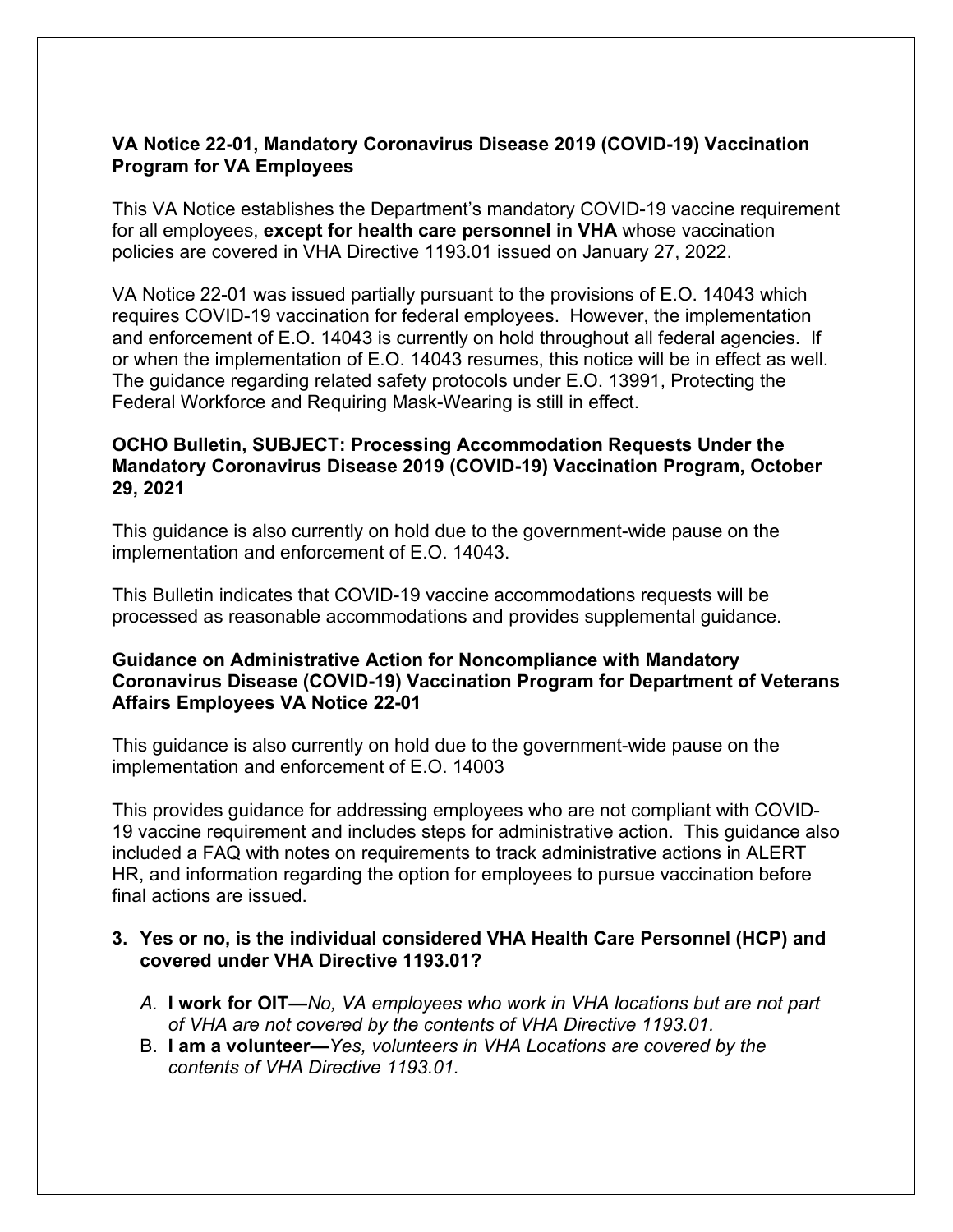- C. **I am a contractor—***No, contractors are not covered by the contents of VHA Directive 1193.01*
- D. **I am going to be a resident***—Yes, residents, other health professionals, and trainees are covered by the contents of VHA Directive 1193.01.*
- E. **I am an unpaid trainee doing a short rotation—***Yes, trainees are covered by the contents of VHA Directive 1193.01.*
- F. **I am a fee basis health care provider with infrequent services**—*Yes, fee basis employees are covered by the contents of VHA Directive 1193.01.*
- G. **I telework—***Yes, teleworkers are covered by the contents of VHA Directive 1193.01.*
- *H.* **I work for NCA or VBA on a shared campus with VHA—***No, VA employees who work in VHA locations but are not part of VHA are not covered by the contents of VHA Directive 1193.01.*
- I. **I work in a VHA lease space that does not provide medical services—***No, unless the duties of the position require travel to a VHA location as defined in VHA Directive 1193.01 or there is contact with patients outside of the lease space.*
- J. **I am remote but may have to visit a VHA medical facility for IT support—***No, VHA HCPs do not include remote workers who only infrequently enter VHA locations.*

## **4. Can an individual who is not considered VHA Health Care Personnel (HCP) be required to follow COVID-19 safety measures such as masking, testing, or other mitigation strategies?**

Yes. VHA Healthcare facilities follow CDC guidance and the requirements set forth in Executive Order 13991,OMB Memorandum M-21-15 and the Agency [Model Safety](https://www.saferfederalworkforce.gov/downloads/updates%20to%20model%20safety%20principles%209.13.21.pdf)  [Principles issued by the Safer Federal Workforce Task Force on September 13, 2021.](https://www.saferfederalworkforce.gov/downloads/updates%20to%20model%20safety%20principles%209.13.21.pdf) In addition, testing may be required under VA-wide and VHA specific policy. For example, all individuals entering a VHA location may be required to mask, or a remote employee visiting a VHA location may be required to test within 3 days prior or on the date of the visit if testing is provided.

# **5. Q: What is VA Form 10230c?**

VA Form 10230c is new, and the current version is from January 2022. The form is used to document an employee's vaccination status, i.e., whether the employee is vaccinated or is requesting an accommodation. The form is similar to VA Form 10230, but the 10230c will be used for VHA HCP employees going forward. VHA HCPs who previously submitted VA Form 10230 or used the VA system for electronic submission with completed documentation are considered compliant and do not need to resubmit.

# **6. Q: Has VA Form 10230a changed, and what is VA Form 10230b?**

VA Form 10230a was updated, and the current version is from February 2022. The updated form includes additional high risk positions in VHA and adds an additional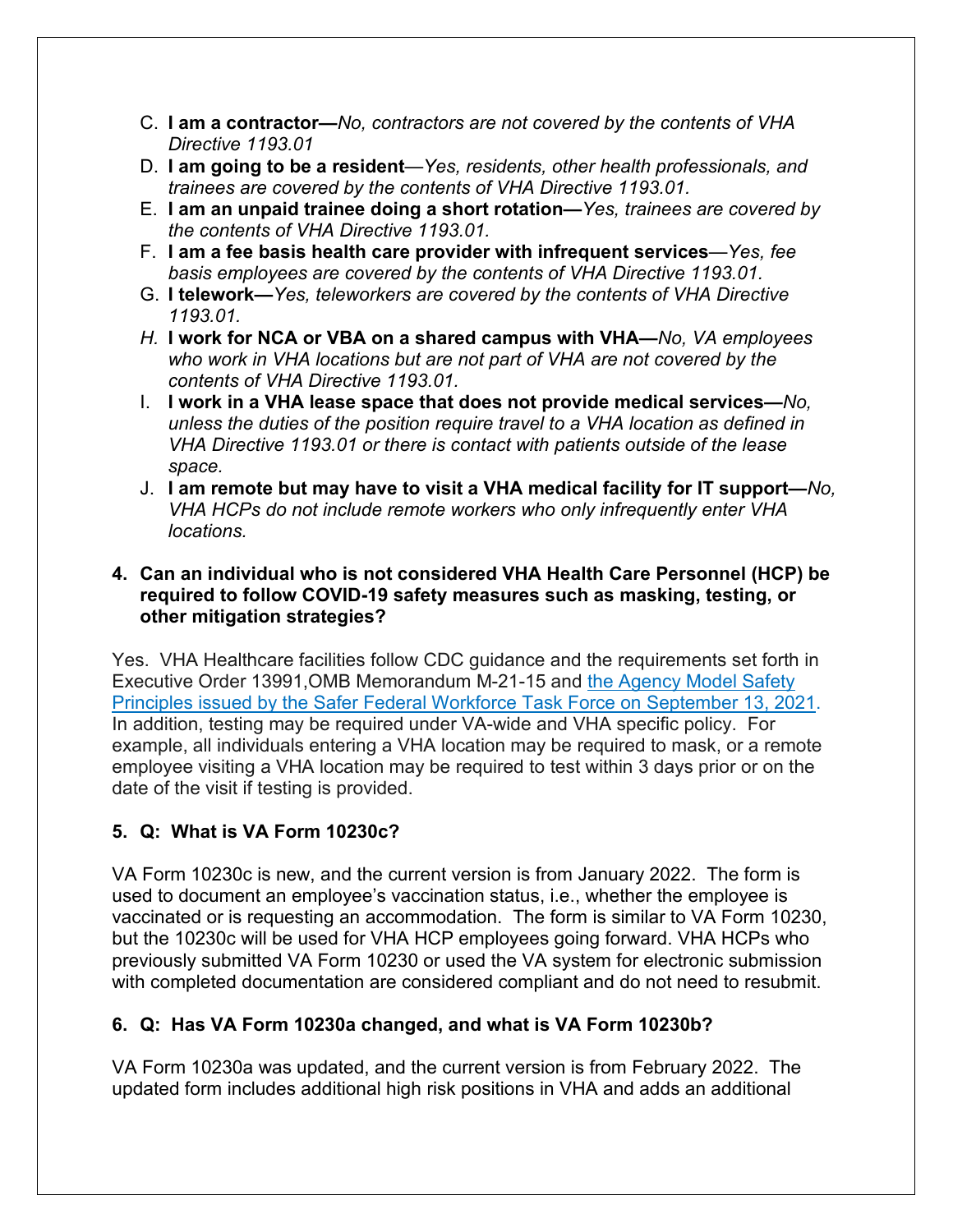question regarding interactions with immunocompromised patients in Part B. A previous update also provided a specific section to facilitate the processing of accommodations related to pregnancy or related medical conditions.

VA Form 10230b is new, and the current version is from January 2022. The form is used to document decisions for Title VII Religious or Pregnancy accommodation requests.

## **7. Q: When reviewing guidance, why does the term MO/Supervisor appear in some places and DMO (Designated Management Official) in others?**

Both terms are used when referring to the designated decision-maker for COVID-19 related accommodation requests although MO/Supervisor is preferred. Please note that as of January 28, 2022, the management officials responsible for making determinations on accommodations changed in VHA. For most employees requesting accommodation, the MO/Supervisor will be their service or division chief or equivalents. Please refer to the AUSHO Memorandum, Authority to Decide COVID-19 Reasonable Accommodations Within Veterans Health Administration (VHA) Pursuant to VHA Directive 1193.01 for details about the proper delegation of authority.

## **8. Q: Since service chiefs will decide reasonable accommodations related to the COVID-19 vaccine in VHA, why are first-line supervisors involved at all?**

First-line supervisors are responsible for ensuring employees have complied with the requirement to have a completed entry in LEAF, entering information in LEAF on behalf of the employee if necessary, and verifying testing and safety protocols are being followed. In addition, first-line supervisors are responsible for notifying the appropriate service chief of accommodation requests that require processing, providing the necessary information to the service chief about the work unit to process the accommodation, and to provide support for the service chief and employee through the accommodation process. First-line supervisors will also document the accommodation decision in LEAF. The first-line supervisor ensures administrative actions are taken where appropriate.

#### **9. Q: What information do first-line supervisors provide to the MO/service chief about the accommodation request that needs to be processed?**

The first-line supervisor will determine the type of reasonable accommodation, e.g., medical, religious, or pregnancy, and provide this information to the MO/service chief. Supervisors will also complete an initial draft of VA Form 10230a for review by the designated MO/Supervisor assessing the request. This is to ensure that information regarding the employee's individual duties and circumstances are provided. Supervisors will also assist both employees and MO/service chief with any additional information necessary to process the request or reach a decision.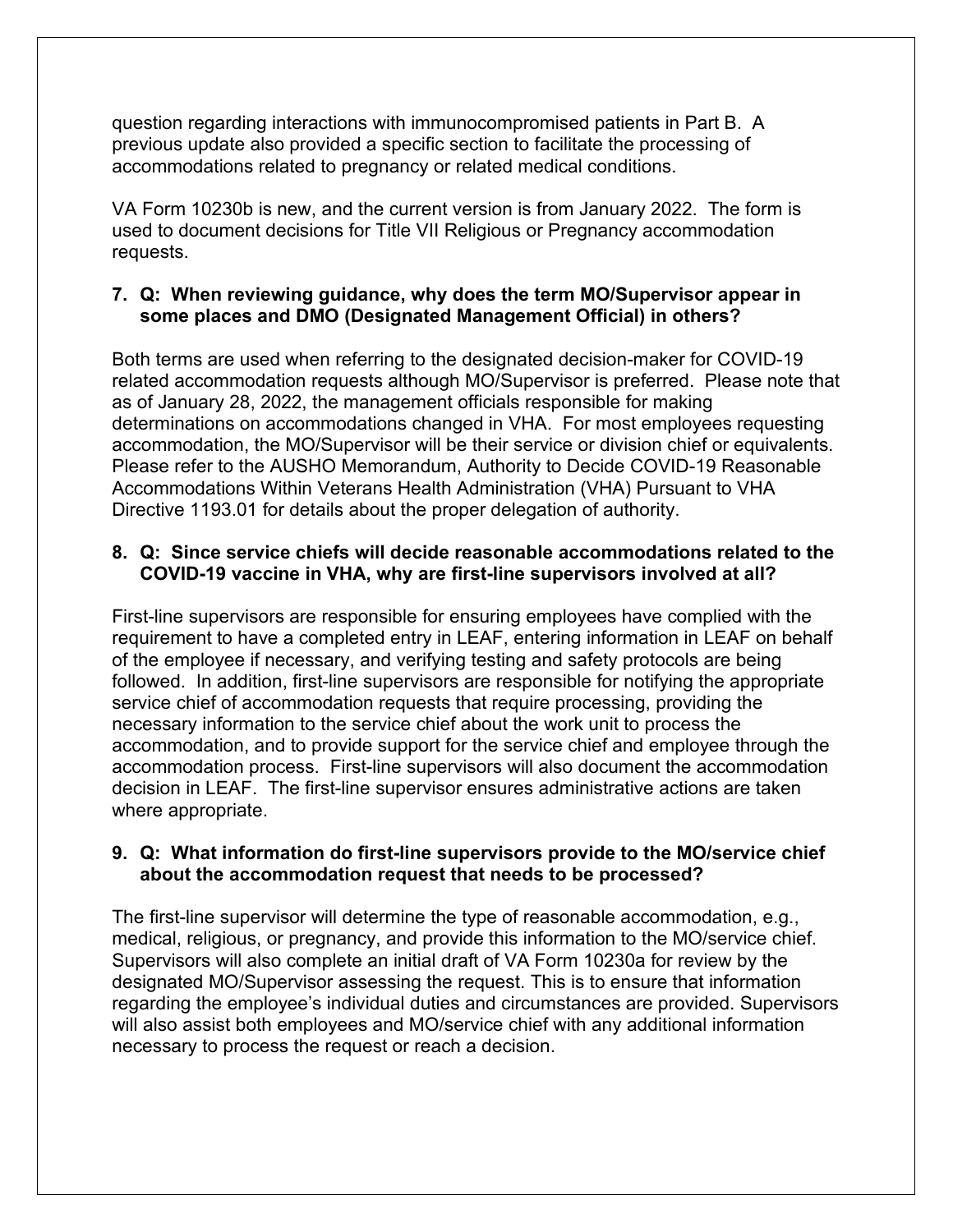#### **10.Q: How are multiple accommodation requests from an employee or applicant handled?**

An employee or applicant may request an accommodation for multiple reasons, i.e., a medical and religious accommodation. An employee may also request an accommodation to mitigation measures/safety protocols such as testing or masking. These requests should be processed together and simultaneously.

#### **11.Q: What is the reasonable accommodation interactive process?**

The purpose of the interactive process is for employees, applicants, and employers to work together to identify reasonable accommodations. The interactive process may include discussions with the individual employee or applicant or other means for consulting with the individual such as written communication. The interactive process may include exploring other mitigation measures that may be effective. The interactive process applies to all COVID-19 vaccine or safety protocol accommodation requests. The interactive process may occur at different, or even multiple times during the process, but it must occur before the MO/Supervisor makes a final determination to deny a request.

#### **12.Q: The employee has requested an accommodation for pregnancy or religious reasons. How does the MO/Supervisor determine if the request is adequate?**

The employee's or applicant's verbal or written statement should normally be accepted unless there is objective evidence that the request is not legitimate. If that arises, the MO/Supervisor should consult with OGC. The MO/Supervisor can proceed with completing VA Form 10230a.

#### **13.Q: Are there examples of an employee or applicant being affected by pregnancy or childbirth where the circumstances do not fall under medical disability?**

Pregnancy itself is not a disability under the Americans with Disabilities Act/Rehabilitation Act. Even though pregnancy alone is not a disability, pregnancy related medical conditions may be. If an employee makes a request for reasonable accommodation due to a pregnancy related medical condition, consider it a request for medical accommodations. Title VII as amended by the Pregnancy Discrimination Act more broadly requires that women affected by pregnancy, childbirth etc., be treated the same as other who are similar in their ability or inability to work. This means that pregnant employees may be entitled to job modifications to the extent provided for other employees who are similar in their ability or inability to work (even absent a medical condition qualifying as a disability). In other words, a pregnancy without a related medical condition or issue would likely not fall under medical disability, but it would fall under the Title VII process.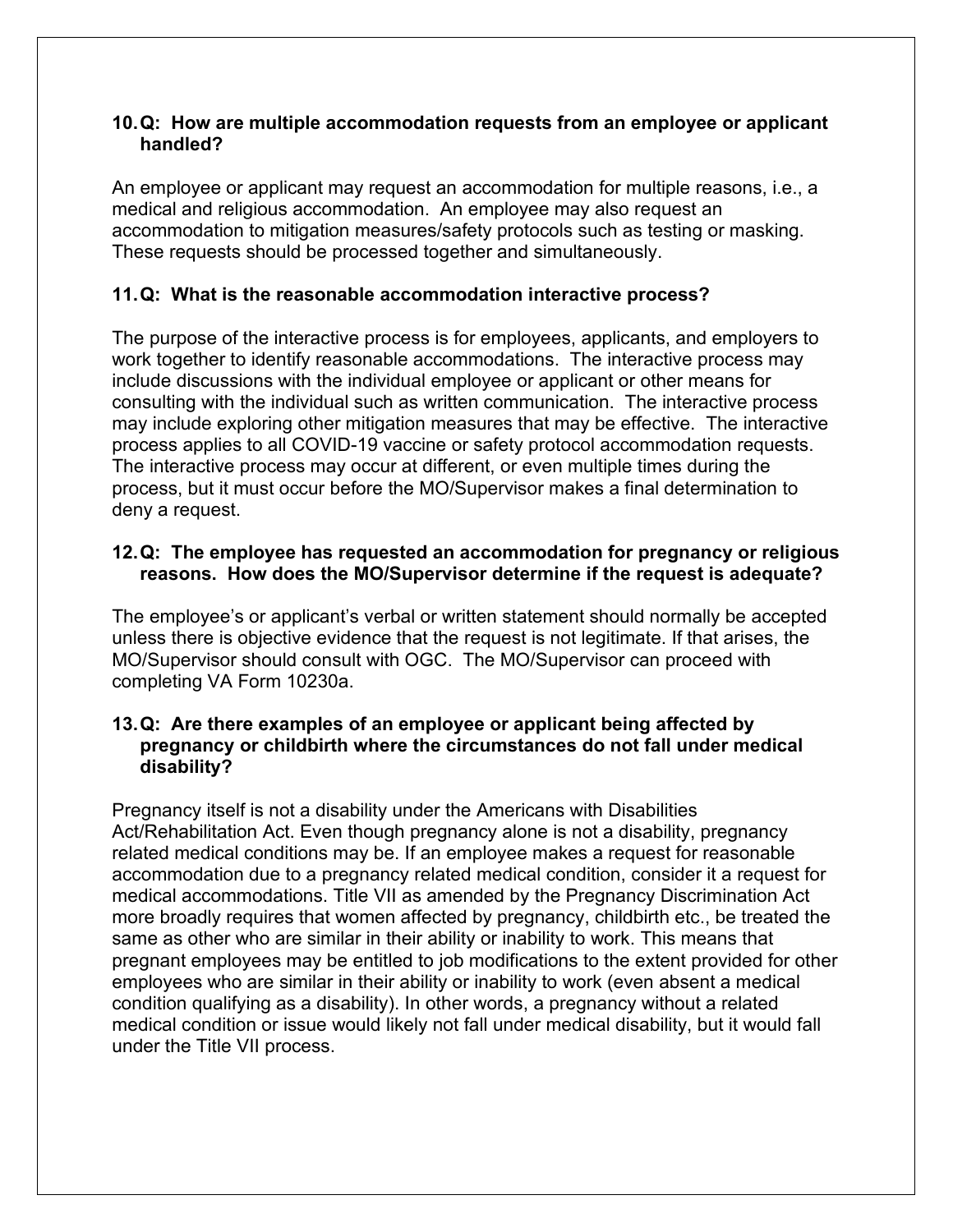#### **14.Q: What are some examples of an employee or applicant being affected by pregnancy or childbirth where the circumstance rises to the level of disability?**

Examples may include but are not limited to impairments or complications due to pregnancy such as gestational diabetes, preeclampsia, or morning sickness. If there is a reference to a medical issue beyond the pregnancy itself, process the request as a request for medical accommodation.

#### **15.Q: Who in OGC should MO/Supervisors contact for review of a recommendation for denial of an accommodation request?**

There are different mechanisms for requesting OGC review depending on the accommodation type. Please submit requests for review in accordance with the following:

- A. **Medical disability accommodation requests** must be submitted to the servicing OGC district office SharePoint site or mailbox and should normally be submitted by the Reasonable Accommodation Coordinator (RAC). Links provided below:
	- Link: [North Atlantic District](mailto:VAOGCNorthAtlanticDistrictReligiousAccommodationLegalReview@va.gov) [Southeast District](https://gcc02.safelinks.protection.outlook.com/?url=https%3A%2F%2Fdvagov.sharepoint.com%2Fsites%2FOGC-Client%2Foffices%2FSDS%2FSitePages%2FHome.aspx&data=04%7C01%7C%7C6bacec8e8d504d7cd39f08d99309a748%7Ce95f1b23abaf45ee821db7ab251ab3bf%7C0%7C0%7C637702491929929858%7CUnknown%7CTWFpbGZsb3d8eyJWIjoiMC4wLjAwMDAiLCJQIjoiV2luMzIiLCJBTiI6Ik1haWwiLCJXVCI6Mn0%3D%7C1000&sdata=bUrYmteudf8LxdNMzCmePhZ9fSlkW8pkpzSRFjA9AzI%3D&reserved=0) [Midwest District](https://gcc02.safelinks.protection.outlook.com/?url=https%3A%2F%2Fdvagov.sharepoint.com%2Fsites%2FOGC-Client%2Foffices%2FMDW%2FSitePages%2FHome.aspx&data=04%7C01%7C%7C6bacec8e8d504d7cd39f08d99309a748%7Ce95f1b23abaf45ee821db7ab251ab3bf%7C0%7C0%7C637702491929939813%7CUnknown%7CTWFpbGZsb3d8eyJWIjoiMC4wLjAwMDAiLCJQIjoiV2luMzIiLCJBTiI6Ik1haWwiLCJXVCI6Mn0%3D%7C1000&sdata=S2pGtZKqF8ytRyccUdhcLBHoIq2bBnzk%2BxaELvS68%2BA%3D&reserved=0) [Continental District](mailto:OGCContinentalDistrictCOVIDTeam@va.gov) [Pacific District](https://gcc02.safelinks.protection.outlook.com/?url=https%3A%2F%2Fdvagov.sharepoint.com%2Fsites%2FOGC-Client%2Foffices%2FPD%2FSitePages%2FHome.aspx&data=04%7C01%7C%7C6bacec8e8d504d7cd39f08d99309a748%7Ce95f1b23abaf45ee821db7ab251ab3bf%7C0%7C0%7C637702491929939813%7CUnknown%7CTWFpbGZsb3d8eyJWIjoiMC4wLjAwMDAiLCJQIjoiV2luMzIiLCJBTiI6Ik1haWwiLCJXVCI6Mn0%3D%7C1000&sdata=inzSlb0TU%2F3uPAmiLZHsjhNnQOyuBlZlVmohFuEF1tg%3D&reserved=0) [Personnel](https://gcc02.safelinks.protection.outlook.com/?url=https%3A%2F%2Fdvagov.sharepoint.com%2Fsites%2FOGC-Client%2Foffices%2FPD%2FSitePages%2FHome.aspx&data=04%7C01%7C%7C6bacec8e8d504d7cd39f08d99309a748%7Ce95f1b23abaf45ee821db7ab251ab3bf%7C0%7C0%7C637702491929939813%7CUnknown%7CTWFpbGZsb3d8eyJWIjoiMC4wLjAwMDAiLCJQIjoiV2luMzIiLCJBTiI6Ik1haWwiLCJXVCI6Mn0%3D%7C1000&sdata=inzSlb0TU%2F3uPAmiLZHsjhNnQOyuBlZlVmohFuEF1tg%3D&reserved=0) Law Group
- B. **Title VII Religious/Pregnancy requests** must be submitted to the Central OGC SharePoint site and should normally be submitted by the MO/Supervisor.

Link: [OGC Title VII Accommodation](https://dvagov.sharepoint.com/sites/OGC-Client/Lists/COVIDReligiousExemption/NewForm.aspx?OR=Teams-HL&CT=1634651206271) Revie[w](https://dvagov.sharepoint.com/sites/OGC-Client/Lists/COVIDReligiousExemption/NewForm.aspx?OR=Teams-HL&CT=1634651206271)

## **16.Q: If the MO/Supervisor determines that an employee cannot be accommodated in their position of record, what happens next?**

If there is a valid accommodation request and it would be an undue hardship to accommodate an employee in their position, reassignment must be considered as an accommodation of last resort. This process is governed by VA Notice 22-04, and that process includes coordinating the reassignment search with the employee. A reassignment is an approved accommodation, even though it may not be what the employee requested. A denial of a valid accommodation request can only occur if no reassignment is located or accepted.

## **17.Q: What are the last steps to closing out the Reasonable Accommodation process?**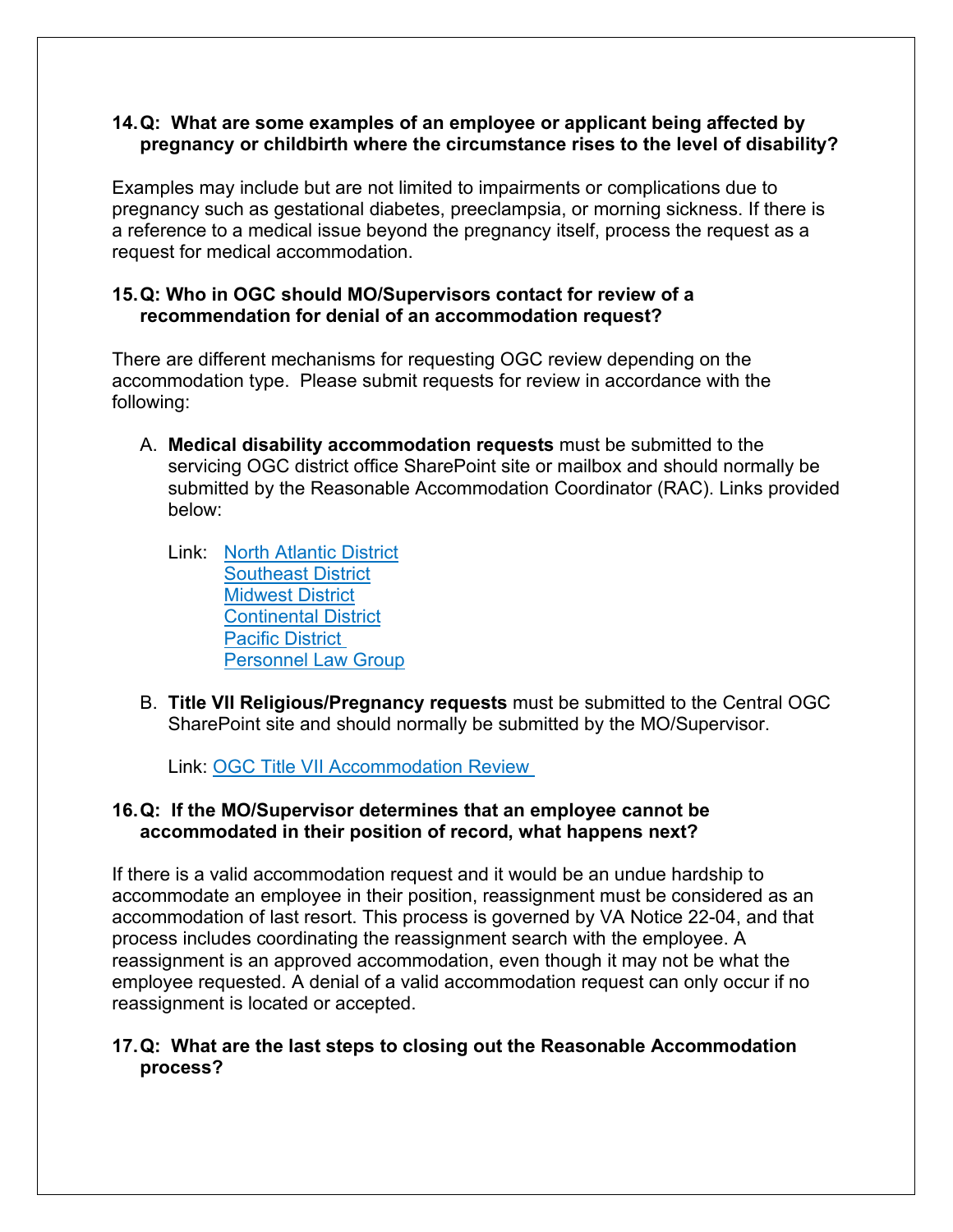#### **If the reasonable accommodation is approved (note that an approval may be an alternative accommodation, i.e., different from the request from the employee)**

- A. Issue decision to employee using the appropriate VA Form (VA Form 0857f for medical/disability or VA Form 10230b for Title VII religious/pregnancy).
- B. MO/Supervisor forwards a copy of the file to the Reasonable Accommodation Coordinator (RAC). In VHA, the RAC will maintain a copy of accommodation files for record retention.
- C. Supervisor will enter the decision in LEAF.

# **If the reasonable accommodation is denied**

- A. For an employee: Issue decision to employee using the appropriate VA Form (VA Form 0857f for medical/disability or VA Form 10230b for Title VII religious/pregnancy). Notify Human Resources Employee and Labor Relations of the denial and determine if a temporary detail is required pending the outcome of administrative action. Note: an employee still has the opportunity to comply with the vaccine requirement if good faith efforts to receive required doses including proof of the first dose is provided.
- B. For an applicant: Notify staffing specialist that the applicant's accommodation request has been denied. The job offer will be rescinded.
- C. Forward a copy of the file to the Reasonable Accommodation Coordinator (RAC). In VHA, the RAC will maintain a copy of accommodation files for record retention.
- D. Supervisor will enter the decision in LEAF.

# **18.Q: Will more information be provided regarding job searches?**

Yes. Workforce Management and Consulting (WMC) is working with Servicing Human Resource Offices on the identification of vacancies for the job searches.

## **19.Q: What if an employee refuses safety protocols/mitigation measures such as testing or masking?**

An employee who refuses to comply with mitigation measures/safety protocols may pose a safety risk. The supervisor should remind the employee of the requirement in an effort to get the employee to voluntarily comply. If the employee still refuses to comply, options such as detail, telework, or to approve appropriate leave when requested by the employee. Weather and Safety Leave is not an option in these circumstances because the employee is not ready, willing, and able to work at the facility. Failure to comply with mitigation measures should be referred to HR Employee Relations for administrative action. Please note that this does not apply if the employee has pending accommodation requests related to compliance with the safety protocols/mitigation measures. If that occurs, please refer to the accommodation process and note that interim adjustments or arrangements may be needed, depending on the circumstances.